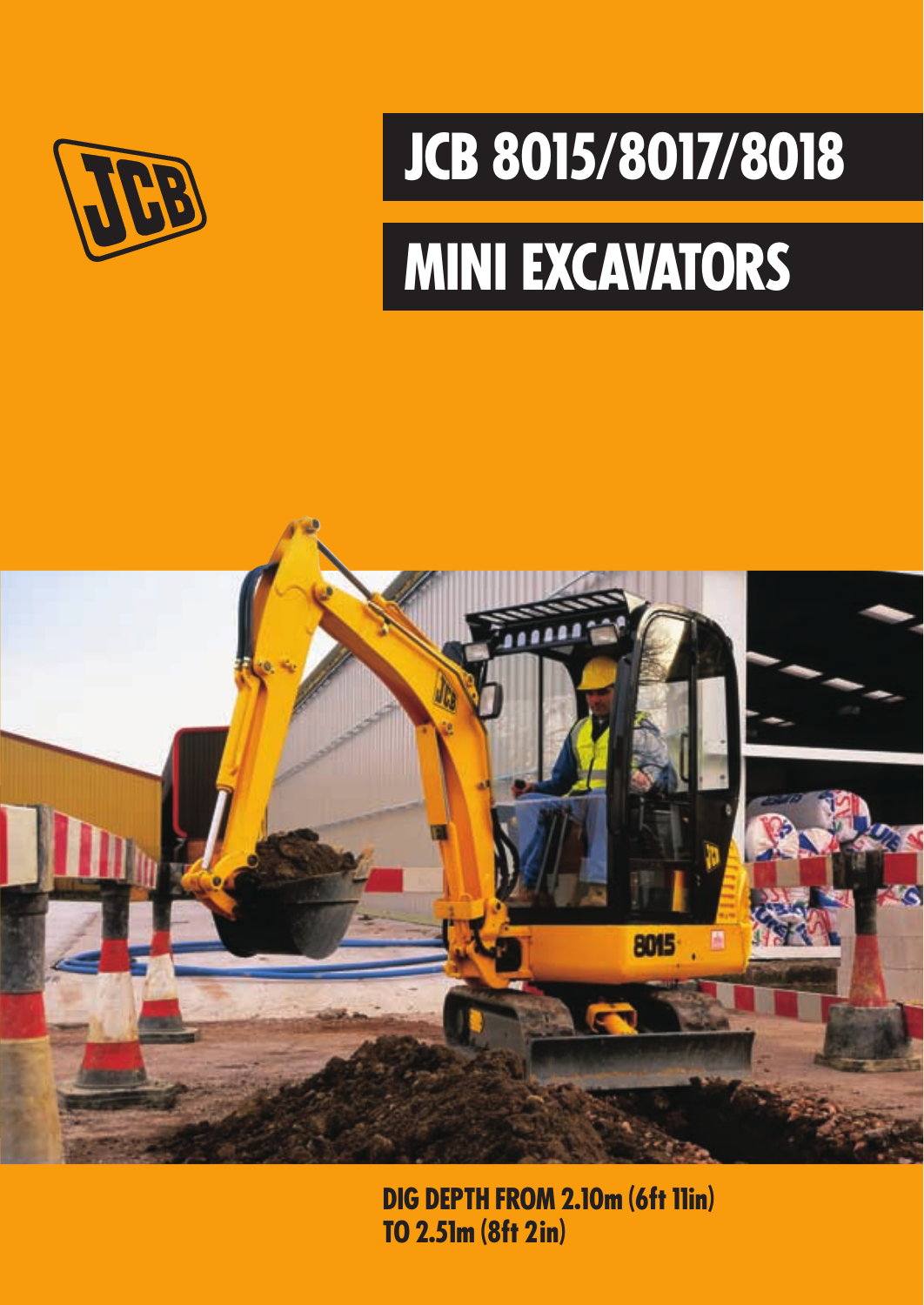## **JCB 8015/ 8017/ 8018 MINI EXCAVATORS**

#### **PERFORMANCE AND DIMENSIONS**





| 5<br>$\overline{4}$              | $\mathfrak{Z}$<br>$\overline{a}$ | $\mathbf{1}$<br>0 Metres |               |                 |               |                 |              |
|----------------------------------|----------------------------------|--------------------------|---------------|-----------------|---------------|-----------------|--------------|
| <b>MODEL</b>                     |                                  | <b>JCB 8015</b>          |               | <b>JCB 8017</b> |               | <b>JCB 8018</b> |              |
| <b>PERFORMANCE</b>               | Dipper $mm$ (ft-in)              | $1138(3-7)$              | 1238(4)       | $1138(3-7)$     | 1238(4)       | $1138(3-7)$     | 1238(4)      |
| A. Max dig height                | $mm$ (ft-in)                     | 3277 (10-8)              | $3332(10-11)$ | 3277 (10-8)     | $3332(10-11)$ | 3316 (10-10)    | 3372 (11-1)  |
| B. Max dump height               | $mm$ (ft-in)                     | $2390(7-8)$              | 2431(8)       | $2390(7-8)$     | 2431 (8)      | 2431(8)         | $2504(8-2)$  |
| C. Max vertical dig depth        | $mm$ (ft-in)                     | $1721(5-6)$              | 1817(6)       | $1721(5-6)$     | 1817(6)       | $1853(6-1)$     | $1948(6-4)$  |
| D. Max dig depth-dozer up        | $mm$ (ft-in)                     | $2102(6-9)$              | $2201(7-3)$   | $2102(6-9)$     | $2201(7-3)$   | $2185(7-2)$     | $2284(7-5)$  |
| Max dig depth-dozer down         | $mm$ (ft-in)                     | 2312 (7-6)               | 2411(8)       | 2312 (7-6)      | 2411(8)       | $2395(7-10)$    | $2494(8-2)$  |
| E. Max ground level reach        | $mm$ (ft-in)                     | 3665(12)                 | 3762 (12-4)   | 3665(12)        | 3762 (12-4)   | 3785 (12-5)     | 3883 (12-9)  |
| <b>Bucket rotation</b>           |                                  | $200^\circ$              | $200^{\circ}$ | $200^{\circ}$   | $200^{\circ}$ | $200^{\circ}$   | $200^\circ$  |
| <b>F.</b> Dozer cut above ground | $mm$ (ft-in)                     | 195(7")                  | 195(7")       | 195(7")         | 195(7")       | 195(7")         | 195(7")      |
| <b>G.</b> Dozer cut below ground | mm (ft-in)                       | 255(9")                  | 255(9")       | 255(9")         | 255(9")       | 255(9")         | 255(9")      |
| H. Min. slew radius              | $mm$ (ft-in)                     | $1565(5-2)$              | $1585(5-3)$   | $1565(5-2)$     | $1585(5-3)$   | $1638(5-5)$     | $1658(5-5)$  |
| I. Overall Height (trans pos)    | $mm$ (ft-in)                     | $2185(7-2)$              | $2185(7-2)$   | $2185(7-2)$     | $2185(7-2)$   | $2185(7-2)$     | $2185(7-2)$  |
| J. Overall Length (trans pos)    | $mm$ (ft-in)                     | $3215(10-6)$             | $3204(10-6)$  | $3215(10-6)$    | $3204(10-6)$  | $3225(10-7)$    | 3214 (10-6)  |
| K. Kingpost clearance            | $mm$ (ft-in)                     | 391 $(15")$              | 391 $(15")$   | 391 $(15")$     | 391(15")      | 391 $(15")$     | 391 $(15")$  |
| L. Sprocket idler centres        | $mm$ (ft-in)                     | $1008(3-4)$              | $1008(3-4)$   | $1008(3-4)$     | $1008(3-4)$   | $1008(3-4)$     | $1008(3-4)$  |
| M. Undercarriage length          | $mm$ (ft-in)                     | $1370(4-5)$              | $1370(4-5)$   | $1370(4-5)$     | $1370(4-5)$   | $1370(4-5)$     | $1370(4-5)$  |
| N. Tailswing                     | $mm$ (ft-in)                     | $1130(3-8)$              | $1130(3-8)$   | $1130(3-8)$     | $1130(3-8)$   | $1130(3-8)$     | $1130(3-8)$  |
| O. Dozer height                  | $mm$ (ft-in)                     | 215(8")                  | 215(8")       | 215(8")         | 215(8")       | 215(8")         | 215(8")      |
| P. Dozer width (retracted)       | $mm$ (ft-in)                     | $1000(3-3)$              | $1000(3-3)$   | $1000(3-3)$     | $1000(3-3)$   | $1000(3-3)$     | $1000(3-3)$  |
| Dozer width (extended)           | $mm$ (ft-in)                     |                          |               | $1380(4-6)$     | $1380(4-6)$   | $1380(4-6)$     | $1380(4-6)$  |
| Q. Min slew radius (no bucket)   | $mm$ (ft-in)                     | $1240(4-1)$              | $1251(4-2)$   | $1240(4-1)$     | $1251(4-2)$   | $1341(4-5)$     | $1352(4-5)$  |
| R. Superstructure width          | $mm$ (ft-in)                     | $998(3-3)$               | $998(3-3)$    | $998(3-3)$      | $998(3-3)$    | $998(3-3)$      | $998(3-3)$   |
| S. Width over tracks (retracted) | $mm$ (ft-in)                     | $970(3-2)$               | $970(3-2)$    | $970(3-2)$      | $970(3-2)$    | $970(3-2)$      | $970(3-2)$   |
| S. Width over tracks (extended)  | $mm$ (ft-in)                     |                          |               | $1350(4-5)$     | $1350(4-5)$   | $1350(4-5)$     | $1350(4-5)$  |
| T. Boom swing right              |                                  | 90°                      | 90°           | 90°             | 90°           | 90°             | $90^{\circ}$ |
| (limit stop installed)           |                                  | 70°                      | $70^{\circ}$  | $70^{\circ}$    | $70^{\circ}$  | $70^{\circ}$    | $70^{\circ}$ |
| U. Boom swing left               |                                  | 50°                      | $50^{\circ}$  | 50°             | $50^{\circ}$  | $50^{\circ}$    | $50^{\circ}$ |
| Max Bucket tearout               | (kN/lbf)                         | 11 (2472)                | 11 (2472)     | 11 (2472)       | 11 (2472)     | 12.9(2900)      | 12.9 (2900)  |
| Max dipper tearout               | (kN/lbf)                         | 8 (1799)                 | 7.6(1709)     | 8 (1799)        | 7.6 (1709)    | 8 (1799)        | 7.6(1709)    |
| Travel speeds kph 1st Gear       | (kph/mph)                        | 2.1/2.2(1.3)             | 2.1/2.2(1.3)  | 2.1(1.3)        | 2.1(1.3)      | 2.5(1.6)        | 2.5(1.6)     |
| Travel speeds kph 2nd Gear       | (kph/mph)                        | Opt 3.6 (2.2)            | Opt 3.6 (2.2) | 3.6(2.2)        | 3.6(2.2)      | 4.3(2.7)        | 4.3(2.7)     |
| Drawbar pull                     | (kN/lbf)                         | 10.4(2338)               | 10.4(2338)    | 10.4(2338)      | 10.4(2338)    | 10.2(2293)      | 10.2(2293)   |
| Slew speed                       | rpm                              | 10.4                     | 10.4          | 10.4            | 10.4          | 10.5            | 10.5         |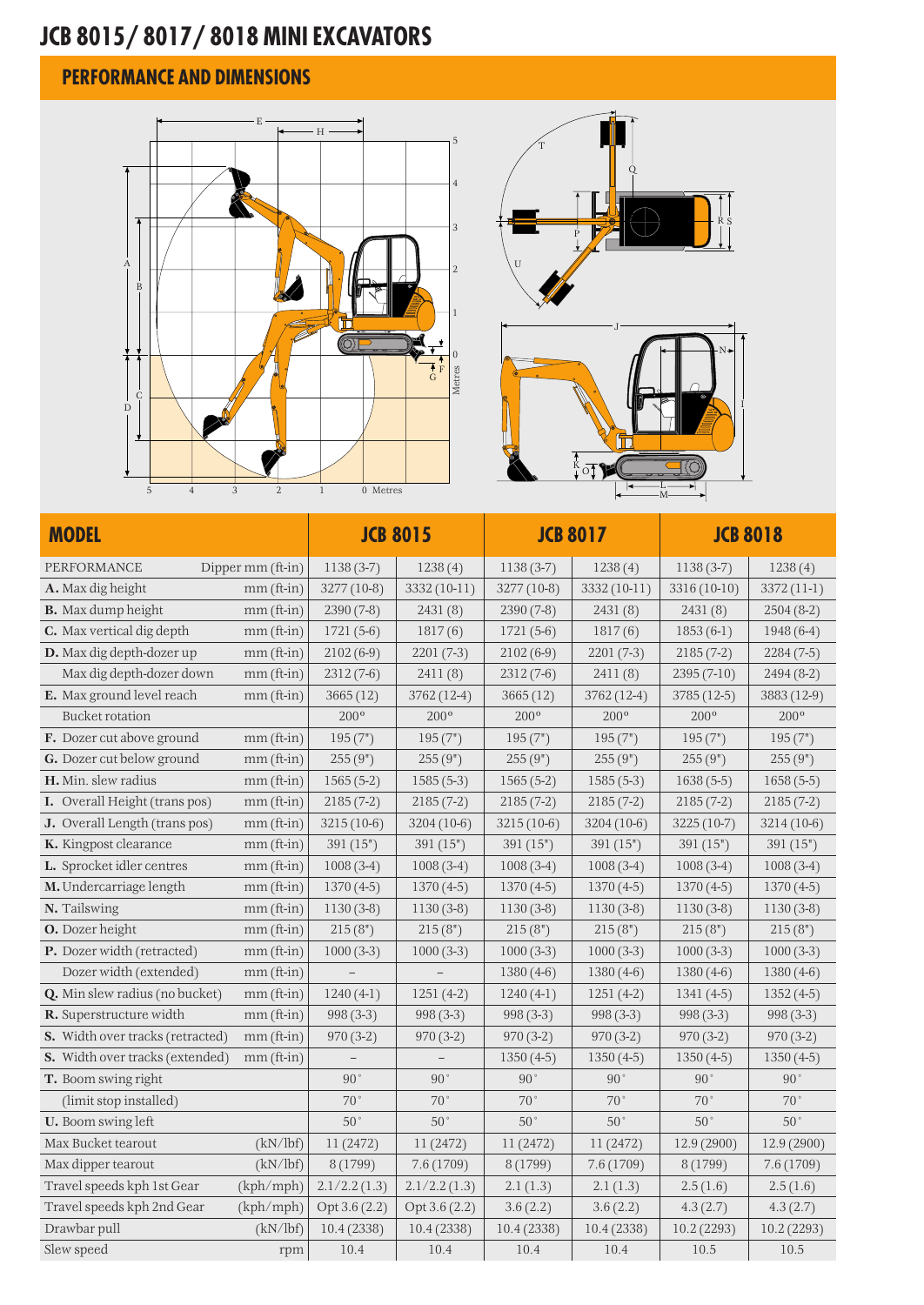| <b>MACHINE WEIGHTS</b>      |                               | <b>JCB 8015</b> | <b>JCB 8017</b>                              | <b>JCB 8018</b> |
|-----------------------------|-------------------------------|-----------------|----------------------------------------------|-----------------|
| Operating Weight*           | kg(h)                         | 1625 (3583)     | 1747 (3851)                                  | 1756 (3871)     |
| Transport Weight            | kg(h)                         | 1550 (3490)     | 1672 (3686)                                  | 1681 (3706)     |
| With Steel Tracks           | kg(h)                         | $+42(93)$       | $+42(93)$                                    | $+42(93)$       |
| With 950mm dipper           | kg(h)                         | $-2(4)$         | $-2(4)$                                      | $-2(4)$         |
| With 1238mm dipper          | kg(h)                         | $+2(4)$         | $+2(4)$                                      | $+2(4)$         |
| With Canopy                 | kg(h)                         | $-94(207)$      | $-94(207)$                                   | $-94(207)$      |
| <b>SERVICE CAPACITIES</b>   |                               |                 |                                              |                 |
| Water system capacity - Cab | Ltr (US Gal)                  | 5(1.32)         | 5(1.32)                                      | 5(1.32)         |
| Canopy                      | Ltr (US Gal)                  | 4.5(1.89)       | 4.5(1.89)                                    | 4.5(1.89)       |
| Fuel Tank Capacity          | Ltr (US Gal)                  | 19(5.02)        | 19(5.02)                                     | 19(5.02)        |
| Engine oil capacity         | Ltr (US Gal)                  | 3.5(0.92)       | 3.5(0.92)                                    | 3.5(0.92)       |
| Hydraulic system capacity   | Ltr (US Gal)                  | 29 (7.66)       | 29 (7.66)                                    | 31(8.19)        |
| Hydraulic tank capacity     | Ltr (US Gal)                  | 24 (6.34)       | 24 (6.34)                                    | 24 (6.34)       |
| <b>UNDERCARRIAGE</b>        |                               |                 |                                              |                 |
| No of bottom rollers        |                               | 3               | 3                                            | 3               |
| Track width                 | mm(in)                        | 230(9)          | 230(9)                                       | 230(9)          |
| Ground Bearing Pressure     | $\text{Kg/cm}^2 \text{(psi)}$ | 0.34(4.9)       | 0.37(5.3)                                    | 0.38(5.4)       |
| Ground Clearance            | mm(in)                        | 200             | 200                                          | 200             |
| <b>Track Tensioning</b>     |                               | screw           | screw                                        | screw           |
| <b>ENGINE</b>               |                               |                 |                                              |                 |
| Model                       |                               |                 | Perkins 103-10 Perkins 103-10 Perkins 103-10 |                 |
| Gross power                 | Kw (HP) @ 2250                | 13.6(18.2)      | 13.6(18.2)                                   | 13.6(18.2)      |
| Net power                   | Kw (HP) @ 2250                | 12.7(17)        | 12.7(17)                                     | 12.7(17)        |
| Gross torque                | Nm (lbf ft) @ 2000            | 59.6(44)        | 59.6 (44)                                    | 59.6 (44)       |
| Net torque                  | Nm (lbf ft) @ 2000            | 55.6(41)        | 55.6(41)                                     | 55.6(41)        |
| Displacement                |                               | 954             | 954                                          | 954             |
| Fuel injection system       |                               | Bosch           | Bosch                                        | Bosch           |
| Gradeability                |                               | 35°             | 35°                                          | $35^{\circ}$    |
| Starter Motor               | kW(HP)                        | 12v1.2(1.6)     | 12v1.2(1.6)                                  | 12v1.2(1.6)     |
| Battery                     |                               | 12v 475 amps    | 12v 475 amps                                 | 12v 475 amps    |
| Alternator                  |                               | 40 amps         | 40 amps                                      | 40 amps         |
| <b>HYDRAULICS</b>           |                               |                 |                                              |                 |
| Pump                        |                               | 3 section gear  | 3 section gear                               | 3 section gear  |
| Nominal Output              | Lpm                           | 10.5 / 11.7 x 2 | 10.5 / 11.7 x 2                              | 10.6 / 13.7 x 2 |
| Nominal Output              | (US gal/m)                    | 2.7 / 3.1 x 2   | 2.7 / 3.1 x 2                                | 2.80 / 3.6 x 2  |
| Excavator/track main relief | bar (psi)                     | 230 (3336)      | 230 (3336)                                   | 220 (3191)      |
| Slew main relief            | bar (psi)                     | 140 (2031)      | 140 (2031)                                   | 140 (2031)      |
| Auxiliary hydraulic flow    | Ltr (US Gal)                  | 23.4(6.2)       | 23.4(6.2)                                    | 27.4(7.2)       |
| Hydraulic motors            |                               | Piston          | Piston                                       | Piston          |

## **GENERAL SPECIFICATION**

| <b>STANDARD EQUIPMENT</b><br><b>&amp; OPTIONAL EQUIPMENT</b>      | 8015 | 8017 | 8018 |
|-------------------------------------------------------------------|------|------|------|
| TOPS Certified Canopy                                             | Std  | Std  | Std  |
| TOPS Certified Cab                                                | Opt  | Opt  | Opt  |
| Full Audible Systems                                              | Std  | Std  | Std  |
| Lockable Toolbox                                                  | Std  | Std  | Std  |
| Toolkit                                                           | Std  | Std  | Std  |
| Interior Storage Space                                            | Std  | Std  | Std  |
| Mobile Phone<br>Charge Point                                      | Std  | Std  | Std  |
| Door Holdback Latch                                               | Std  | Std  | Std  |
| Slew Travel Lock                                                  | Std  | Std  | Std  |
| Lifting Points                                                    | Std  | Std  | Std  |
| Rubber Tracks                                                     | Std  | Std  | Std  |
| <b>Steel Tracks</b>                                               | Opt  | Opt  | Opt  |
| Extending<br>Undercarriage                                        |      | Std  | Std  |
| Servo Controls                                                    | Std  | Std  | Std  |
| Dual Pattern Controls                                             | Opt  | Opt  | Opt  |
| 2 Speed Tracking                                                  | Opt  | Std  | Std  |
| <b>Static Seat</b>                                                | Std  | Std  | Std  |
| Suspension Seat                                                   | Opt  | Opt  | Opt  |
| 950mm Dipper                                                      | Opt  | Opt  | Opt  |
| 1138mm Dipper                                                     | Std  | Std  | Std  |
| 1238mm Dipper                                                     | Opt  | Opt  | Opt  |
| 1538mm "Gravemaster"<br>Dipper                                    |      |      | Opt  |
| 90° Boom Offset                                                   | Std  | Std  | Std  |
| Boom Ram<br><b>Protection Plate</b>                               | Std  | Std  | Std  |
| Dozer Blade                                                       | Std  | Std  | Std  |
| Hammer Pipework                                                   | Std  | Std  | Std  |
| Double Acting Pipework                                            | Opt  | Opt  | Opt  |
| Dipper mounted<br>auxiliary pipework                              | Opt  | Opt  | Opt  |
| Hand held tool circuit                                            | Opt  | Opt  | Opt  |
| Worklights                                                        | Opt  | Opt  | Opt  |
| Flashing beacon                                                   | Opt  | Opt  | Opt  |
| FOGS guard                                                        | Opt  | Opt  | Opt  |
| 8 General Purpose<br>Buckets:<br>$160mm(6")$ to<br>760mm (30")    | Opt  | Opt  | Opt  |
| 2 Ditching/Grading<br>Buckets:<br>900mm (35") and<br>1000mm (39") | Opt  | Opt  | Opt  |
| JCB Breakers: HM70,<br>HM160, HM160Q                              | Opt  | Opt  | Opt  |
| Earth Drills                                                      | Opt  | Opt  | Opt  |
| Mechanical quickhitch                                             | Opt  | Opt  | Opt  |

\*Operating weight to ISO 6016 including cab, rubber tracks, 1138mm dipper, standard dozer, 460mm bucket, full tanks and a 75kg operator.